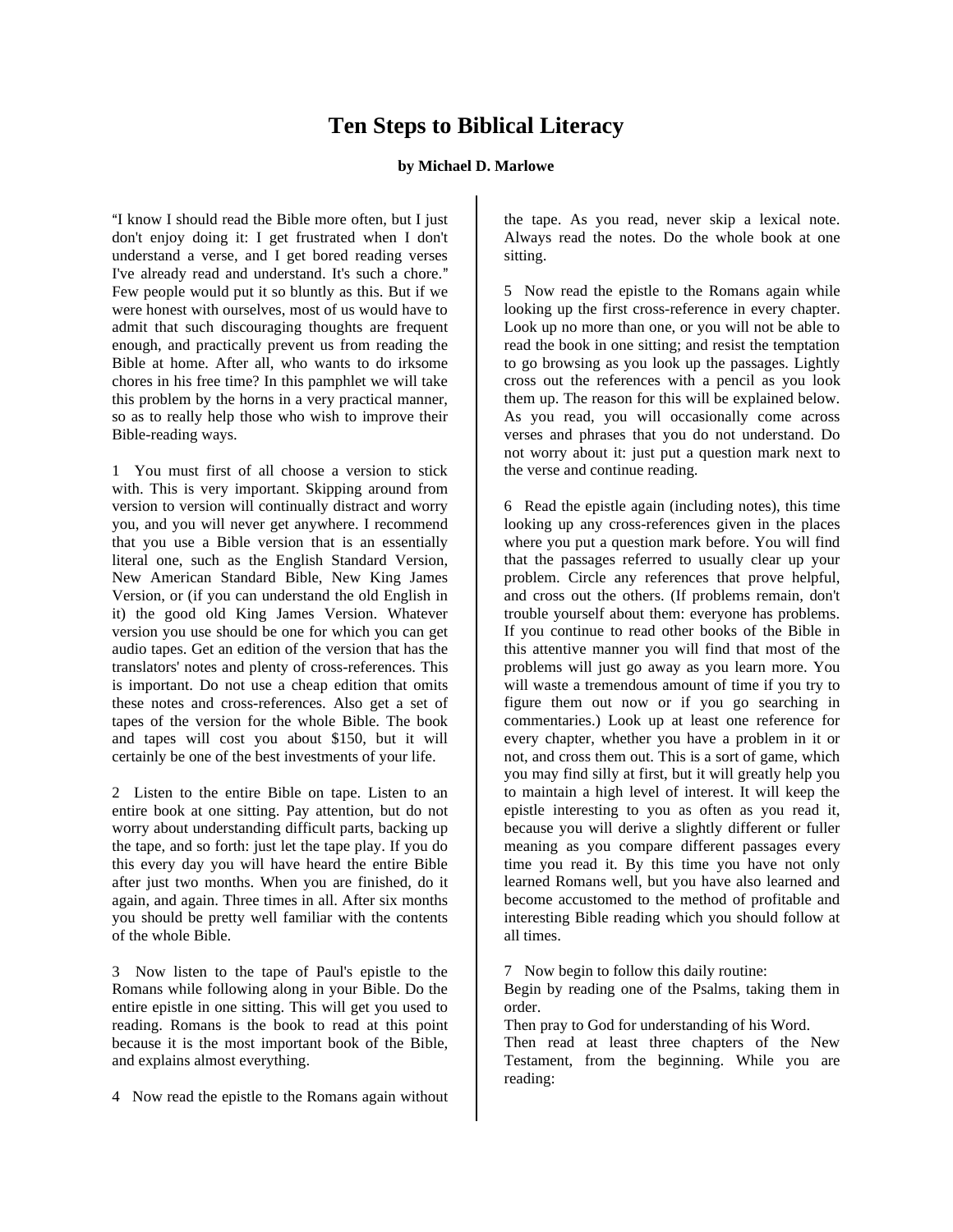## 10 Steps to Biblical Literacy

Look up at least one cross-reference for each chapter. In this you should always prefer the references to Romans, because by looking them up you will be building on a good foundation which is already familiar to you. Cross out references as you go.

Put a question mark next to verses you have problems with, and look up any cross-references for the verses. Circle references that prove helpful, and continue reading.

Read every marginal note.

When you are done reading, go back and find a pithy sentence which seems to sum up a good portion of the things you have just read. This will cause you to reflect briefly on the reading. Underline the sentence, and commit it to memory.

Bring your memorized portion to mind several times until the next day. When you take up where you left off you will be ready to read, having kept the substance of the previous day's portion in your mind by means of the sentence you have memorized.

If you do these things you will find that you are not bored, and that, with the help of the cross-references, you are usually quite capable of understanding everything tolerably well. All will fall safely in place "theologically" if you keep referring to and remembering Romans as you go. You will also find that, by means of the memory work, what you have read will begin to fall into place in your life, because you will get in the habit of reflecting upon God's Word during the day, and you will be able to bring appropriate words of Scripture to mind at the time when they will be of real service to you and others.

8 When you are done with the New Testament, start on the Old Testament, from the beginning, proceeding in the same manner as outlined above. Pay special attention to cross-references to the New Testament. (It is a bad idea to spend months in the Old Testament without staying in touch with the New Testament.)

9 When you are finished with the Old Testament, read the New Testament again. You will be amazed at how much more you get out of the New Testament the second time, after having read the Old Testament.

10 When you have done all this, which should take at least three years, you will probably be among the more biblically literate in your congregation, and you When you have obtained one of these commentaries, go through your Bible and find all those question marks you have made in the margins, and see what the learned commentator has to say about the passages. The next time you read a book of Scripture,

will feel confident in offering comments at Bible study meetings. This is good, but take heed: You should regard comments upon Scripture as a form of teaching ministry, to be regulated by such chapters of Scripture as First Timothy 1 and 2, Second Timothy 2, and James 3. You will avoid the worst errors of interpretation by the method prescribed above, being anchored on Romans, and habitually comparing Scripture with Scripture by means of the cross-references. But if you aspire to become a truly reliable help to others, begin now to acquaint yourself with some standard commentaries. You should avoid the use of commentaries up to this point, because people too often get bogged down in them, and end up learning less that way than if they were to simply read the Scripture without comment. Good commentaries often give so much interesting and unexpected help in matters of detail that the reader will begin to feel that he should always read the commentary along with the Scripture, in order to avoid missing anything or getting things wrong; but the duty of reading the lengthy commentary soon becomes irksome, and the student leaves off reading his Bible because he has made it into such an intolerable burden. The truth is, a better grasp of the Scripture is to be had by the mere reading and re-reading of it than by the disciplined use of commentaries. But by now you should be familiar enough with Scripture that it would not be inappropriate to spend some time with commentaries which would otherwise be spent in simply reading the Scripture. I recommend that you begin with the classic and very edifying commentary of Matthew Henry. This commentary not only explains many things, but it will also serve you well as a model of godly practical teaching. Afterwards, for explanations in a more technical or exegetical vein, consult Notes on the Old and New Testaments by Rev. Albert Barnes, or the Commentary, Critical and Explanatory, on the Old and New Testaments by Jamieson, Fausset, and Brown. All of these are available in inexpensive reprints. Any one of them will give you more commentary than you will ever have the time to read; you should use them as reference books, like encyclopedias of biblical interpretation and application.

refer to the commentary occasionally just to be sure that you are on the right track when you are unsure of your own understanding of a passage. Study the commentary thoroughly when you prepare a Scripture lesson for Sunday school, or if you are